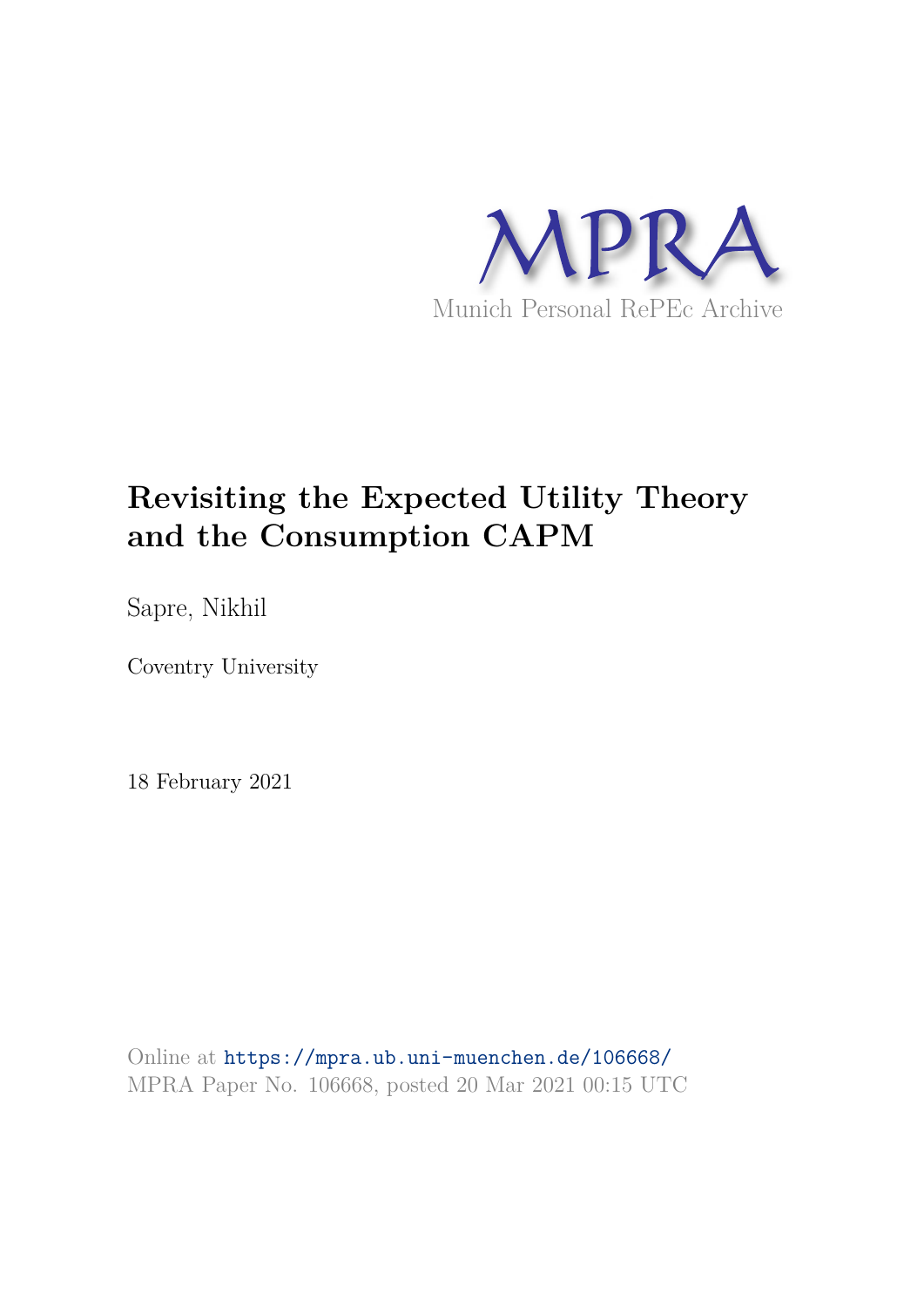**Title: Revisiting the Expected Utility Theory and the Consumption CAPM Author: Nikhil Sapre Date: 18-02-2021 Address: Coventry University, William Morris Building, Gosford Street, CV1 5DL, UK. Email: [sapre.nikhil@coventry.ac.uk](mailto:sapre.nikhil@coventry.ac.uk)**

#### **Abstract**

The concept of utility is the core component of many foundational theories in social sciences. It has evolved from a philosophical belief that people seek happiness and satisfaction to a mathematically derived theory in economics and finance. Beginning with a brief review of the developments in the Expected Utility Theory (EUT) and its applicability in equity pricing, this paper includes a critical appraisal of relevant theoretical and empirical studies from the fields of financial economics and behavioural studies, with a particular focus on the the Consumption Capital Asset Pricing Model (CCAPM).

**Keywords:** Expected Utility, Choice Behaviour, Equity Pricing, CCAPM **JEL:** G11, G12, G41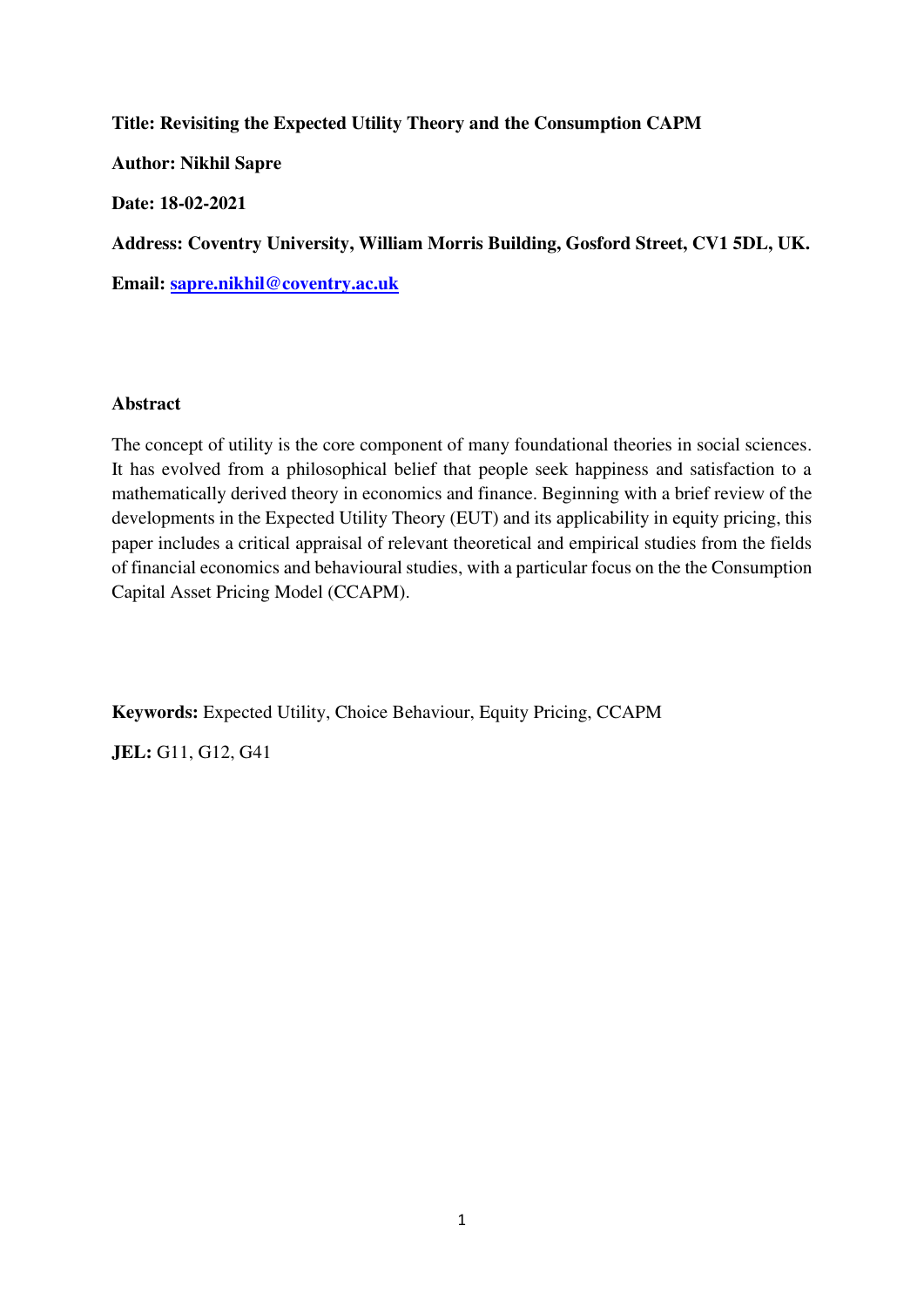# **1. Introduction**

Individuals are faced with numerous issues which necessitate making choices. Most everyday problems are solved through quick responses based on intuition and feelings. While some which are more complex with a monetary consequence need to be tackled methodically based on analysis and reasoning (Kahneman and Frederick 2002). Unsurprisingly, this complexity is further accentuated when the available alternatives have risk implications or decisions are made under uncertainty. However, whether it is a decision to buy a new mobile-phone or to allocate wealth across investment avenues for retirement-planning, the common aim in most observable cases is to obtain highest value for a given price.

Early theoretical developments in economics advocated that individuals make decisions by ranking the choices based on perceived utility and select the one that provides most usefulness (Stigler 1950). The Expected Utility Theory (EUT) generalised this concept of utility maximisation under the microeconomic paradigm of rationality and served as a foundation to model decision-making with risky choices or uncertain outcomes. Apart from the assumption of a rational economic agent who makes consistent decisions by objectively valuing the expected utility of probable outcomes, EUT has been academically evaluated as both a *positive* and a *normative* theory (Mongin 1997). Therefore, even if it is primarily known as a descriptive theory based on observations - *How do individuals actually make decisions* - and consequently applied to make predictions; economists have appraised the EUT as prescriptive - *How should individuals ideally make decisions*. Section 2 reviews the developments in EUT and critically examines its ability to explain individuals' decision-making.

Theories in economics have made a significant impact on academic research in business and management, more so in corporate finance. The Portfolio Theory states that investors seek to maximise returns for a given level of preferred risk or alternatively minimise risk to achieve a certain return (Markowitz 1952, 1959). Undoubtedly, the notion of utility maximisation in EUT is critical to achieve an optimal investment portfolio through diversification<sup>1</sup>. However, behavioural finance theorists reject the assertion of generalised rationality. The law of diminishing marginal utility is foundational in economics and also a vital constituent of EUT. It is based on a perceptive notion that additional consumption provides incremental utility at a decreasing rate. This concept too is relevant in investment management as investors prefer more wealth (higher returns) and fluctuations in wealth lead to change in risk aversion. Stable utility functions can be defined to understand investors' preferences about risk and returns (Merton 1992). However, empirical findings of some equity pricing studies do not conform to the EUT hypothesis. Section 3 evaluates the applicability of EUT in financial asset pricing through the CCAPM.

<sup>1</sup> Bernoulli (1738, translated in 1954: 30) thought of diversification to minimise risk, *"It is advisable to divide goods which are exposed to some danger into several portions rather than to risk them all together."*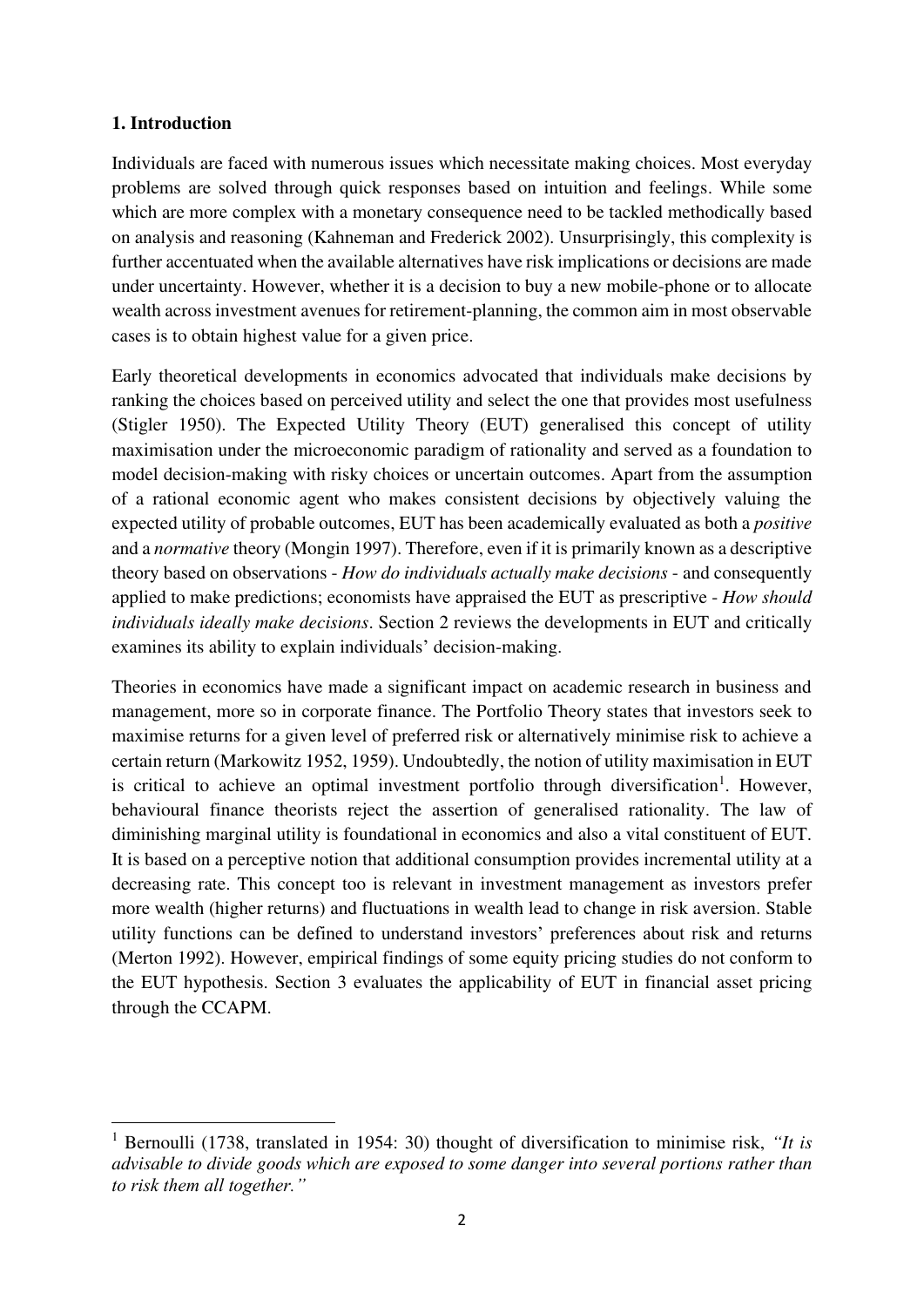# **2. Developments in EUT**

Daniel Bernoulli's definition of expected utility predates the formalised version of EUT applied today; *"determination of the value of an item must not be based on its price, but rather on the utility it yields"* (Bernoulli 1738, translated in 1954: 24). He proposed that every individual assigns a unique subjective value to each outcome which is significantly lower than the maximum monetary pay-off. Moreover, he explained the risk aversion in human behaviour, as individuals would prefer to preserve wealth even if the outcome is highly probable and promises high returns. His explanation of concave utility function is the bedrock of asset pricing theories in financial economics. However, Bernoulli's presumption of a cardinal utility scale wasn't well received by the neoclassical economists (Starmer 2000). They argued that merely sorting the preferences irrespective of the change in magnitude of utility can sufficiently explain decision-making. Hence, the  $20<sup>th</sup>$  century definition of ordinal utility assumes continuity in choice wherein preference is unaffected by a small change in probability of the outcome (Binmore 2008).

Von Neumann and Morgenstern (VNM) (1944), in their seminal work that introduced the Game Theory, initiated the mathematical translation of Bernoulli's ideas about utility in a way that generalised the individual choice behaviour. The most crucial condition that facilitated the generalisation is rationality. It is assumed that an (any) individual possesses complete information about all possible outcomes, their respective probabilities and makes a consistent, logical choice. Savage (1954) formulated a significant variation of EUT, namely 'Subjective EUT' that differentiated uncertainty from riskiness and assessed the expected utility of outcomes with unknown probabilities. Marschak (1950) and Herstein & Milnor (1953) defined a formal framework for people's preferences based on a set of axioms and derived the VNM theorem of expected utility. EUT was fortified further by Fishburn (1970) and Kreps (1988) among others through additional postulations. Apart from the basic assumptions of transitivity and completeness, the two crucial axioms are; one, outcome with higher probability is preferred and two, preference order of any two outcomes is independent from the preference for any other outcome (Hargreaves Heap 1992). While the axiomatic, numerical expression of utility provided convenience in calculation, the conceptual appeal ensured wider acceptance of EUT. However, the very foundational elements of EUT were scrutinised, leading to anomalies and consequently, alternative theories such as the Random Utility Theory (McFadden 1980), Weighted Utility Theory (Chew and MacCrimmon 1979) and Multi Attribute Utility Theory (Loomes and Sudgen, 1986) (Starmer 2000).

Allais (1953), through a series of experiments, observed an unanticipated change in respondents' preference when the probabilities of two choices were scaled down by a common factor (Blavatskyy 2013). This 'Common Consequence Effect' violated both the rationality assumption and the independence axiom. Based on Allais' paradoxical results, Kahneman and Tversky (1979) proposed the much famed Prospect Theory. Their experiments illustrated that respondents preferred a gain of \$3000 with a probability of 1 to \$4000 with a probability of 0.8. Hence, people are highly averse to losses as they prefer certain outcomes over those probable. They argued, building on the Markowitz (1959) mean-variance model of Portfolio Theory, that individuals, in order to control losses, prefer the outcome with higher return, if it's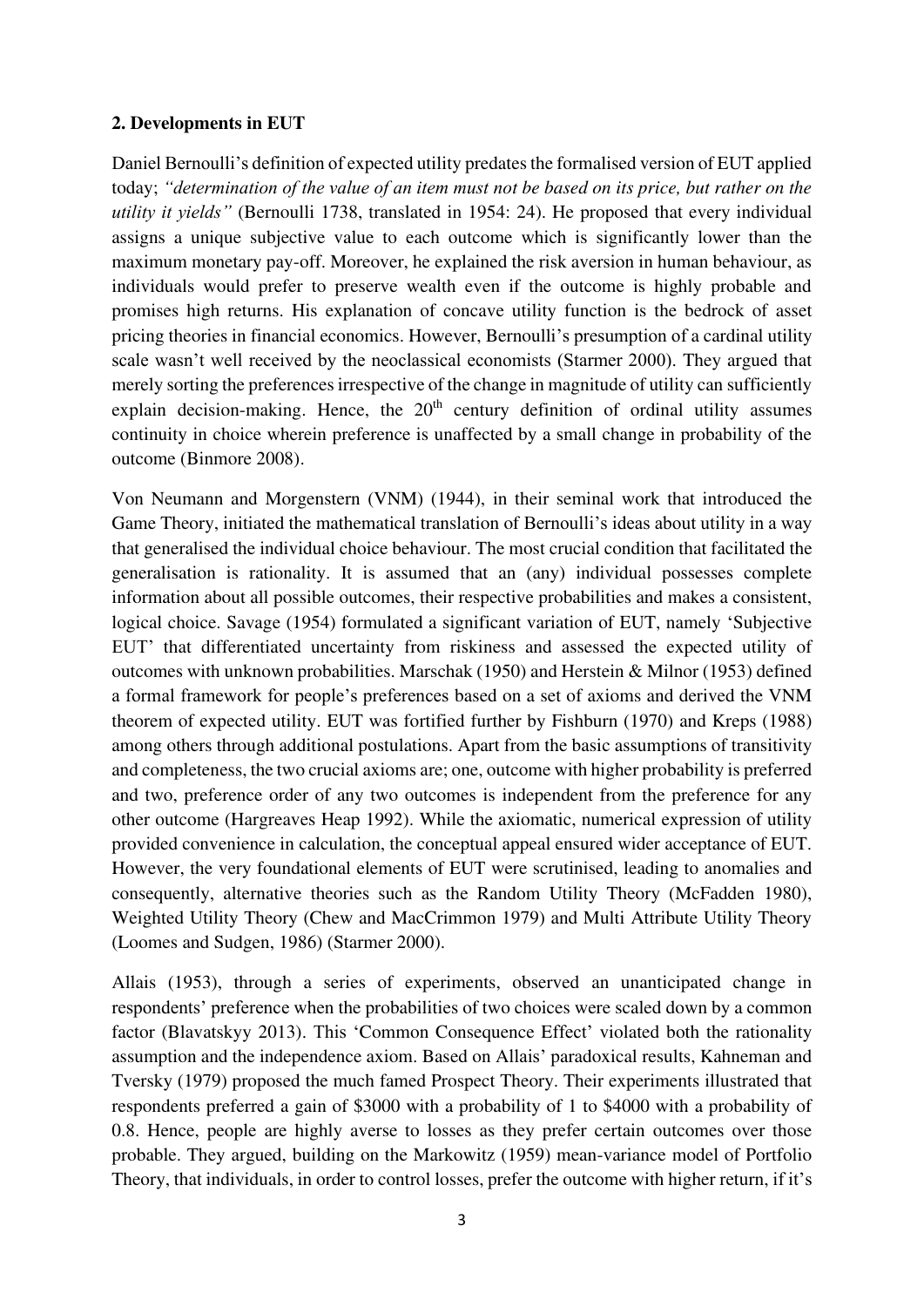counterbalanced by a considerably low variance. However, same respondents chose \$4000 gain with probability of 0.25 to \$3000 with 0.2, thus violating the EUT assumption of high probability preference and the certainty principle, as the expected gain outweighed the relatively higher variability. Furthermore, they suggested an interpretation of utility conditional to a probable gain or loss. Here too, they derived from Markowitz (1952), *"He was first to propose that utility be defined on gains and losses rather than on final asset positions"* (Kahneman and Tversky 1979: 276); a reliable evidence that economics, finance and behavioural studies are interdependent.

Following Prospect Theory that discovered the impact of loss aversion on expected utility, numerous studies attempted to theorise decision-making with an all-encompassing yet liberal adaptation of EUT. While some conducted behavioural experiments, others explored the utility functions with non-probabilistic and non-additive characteristics. Quiggin (1982) and Schmeidler (1989) incorporated inherent beliefs and attitudes like optimism or negativity in their 'Rank Dependent EUT'. They proposed that individuals assign a 'decision weight' to every outcome which is contingent on how favourable it is to them compared to other outcomes and then rank the outcomes accordingly. Later, Tversky and Kahneman (1992) adopted this idea of ranking based on subjective weights and cumulative probabilities to develop the Cumulative Prospect Theory which satisfied the vital monotonicity assumption (more is preferred) of conventional EUT. Thaler (1985) observed that selling prices are usually higher than buying prices because the value of seller's prospective loss outweighs the value of buyer's probable gain. He argued that individuals are loss averse and thus evaluate expected utility with respect to a reference price or existing wealth position. He termed this as the 'endowment effect' that generates 'transaction utility'. Cicchetti and Dubin (1994) found that 57% respondents chose to purchase an insurance against repairs charges of telephone wiring with a 0.005 probability of incidental damage. Given that the monthly payment was higher than the probable cost, this choice breached the EUT assumption of rational and utility-maximising agents.

Evidently, EUT economists received a compelling rebuttal from behavioural theorists and psychologists. As a result, the recent research on choice behaviour has significantly departed from the neo-classical description of utility. Yet, the findings of laboratory experiments have been inconsistent and don't necessarily facilitate the modelling of decision-making. For instance, Brooks and Zank (2005) exemplified that women are more loss-averse than men. However, Harrison and Rutstrom (2009) found no significant impact of socio-demographic factors. They concluded that Prospect Theory and EUT have similar explanatory power, albeit in diverse 'task domains'. Ramos et al (2011) showed that Prospect Theory predicts travellers' choice of routes more reliably than EUT. Similar studies that examined the applicability of EUT in varied areas such as health, agriculture and taxation and compared it with Non-EUT alternatives have yielded mixed results (Perpinan et al 2009; Dhami and Nowaihi 2010; Just and Peterson 2010; Bombardini and Trebbi 2012). Given the range of conflicting verdicts on EUT, parallel attempts are made to either amend or strengthen the original EUT by VNM and Savage (La-Mura 2009; Danilov and Lambert-Mogiliansky 2010; Hu 2013). An exhaustive review of theoretical advances, empirical analyses and experimental studies that respectively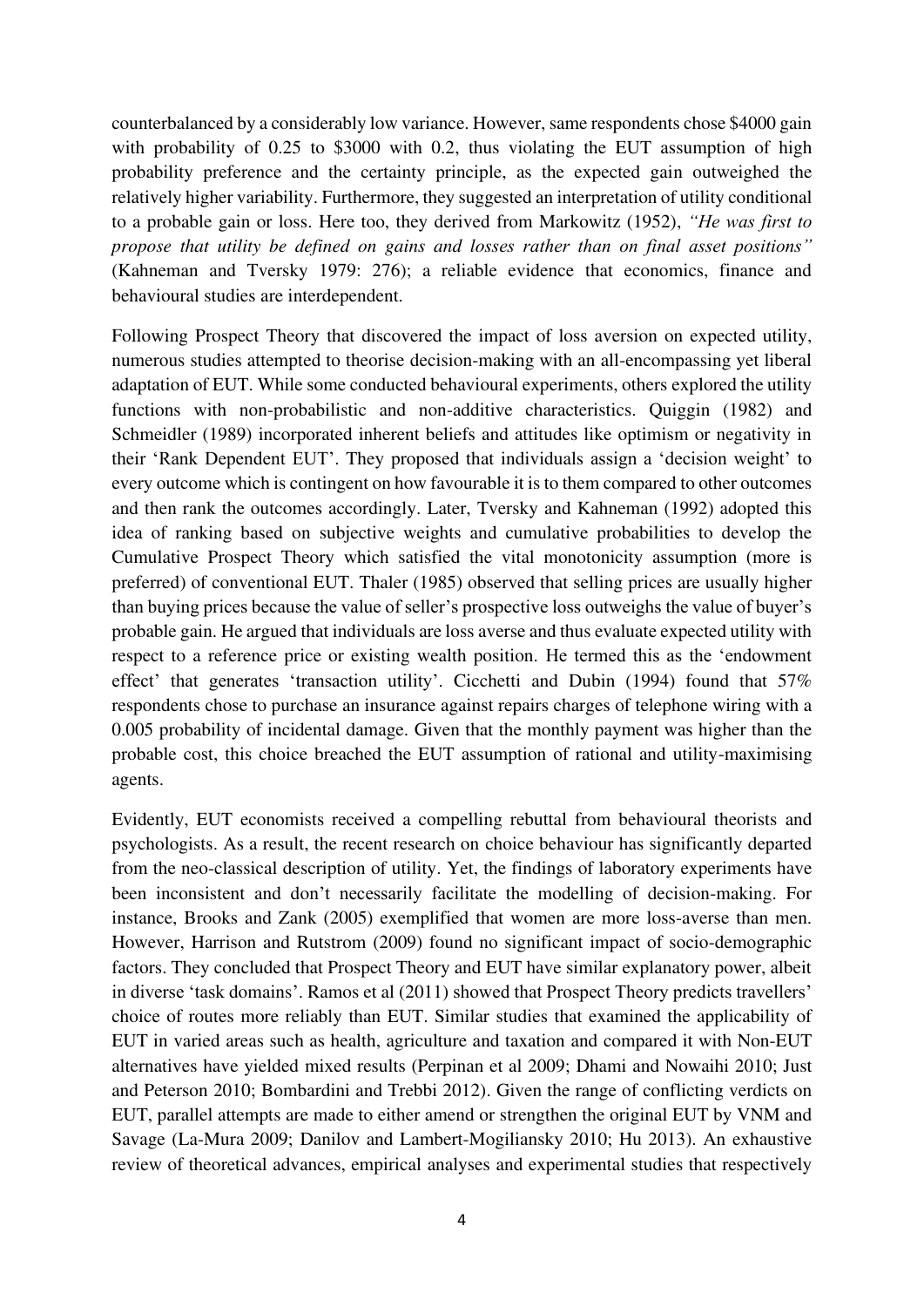built on, assessed and contradicted the EUT to explain the individual choice behaviour is beyond the scope of this essay. Nevertheless, it is apparent that a plethora of academic research emerged from the EUT leading to its practical applications in an array of diverse fields, particularly in equity pricing.

#### **3. EUT and Equity Pricing**

When investors purchase equities or bonds, they intend to achieve an optimal risk-return tradeoff and smooth their consumption. In doing so, they make a critical wealth-allocation decision to either consume (invest) today or save for future consumption. Thus, consumption patterns of investors or their investment choices influence the prices of financial assets. Predictably, asset pricing models in the current financial economics paradigm draw from the EUT and assume rational investors with precise utility functions who trade securities in frictionless markets. One such model is the Consumption Capital Asset Pricing Model<sup>2</sup> (CCAPM). It posits that, at equilibrium (optimal market efficiency), the loss of utility accepted by an investor in purchasing an asset today, equals the increased expected utility (higher consumption) in the next period when the asset yields returns (Equation 1) (Danthine and Donandson 2014). The incremental returns expected in the future period is the premium for bearing additional risk or the Equity Risk Premium (ERP) in case of stocks.

$$
P_{it}, u'(C_t) = E_t [\beta, u'(C_{t+1}), R_{t+1}]
$$
\n(1)

Where,  $P_{it}$ , is price of asset i at time t and  $u'(C_t)$  is marginal utility of current consumption. Their product reflects the loss in utility (forgone consumption) faced today through investment in asset i.  $\beta$  is the subjective discount factor of future consumption. It measures how keen the investor is to consume at time t as opposed to time t+1. Considering, a higher beta value increases total expected utility  $(E_t)$ , high beta reflects the investor's desire to postpone consumption. While,  $u'(C_{t+1})$ , is the marginal utility of consumption at time t+1;  $R_{t+1}$ , is the future returns from asset i. Finally,  $E_t$  is the utility gain at time  $t+1$ , as expected at time t, through investment in asset i at price Pit.

Although CCAPM implements the intuitive reasoning of EUT, the early empirical studies conducted using the CCAPM challenge its ability to price equities. Hansen and Singleton (1983) built a widely tested variation of CCAPM, wherein the representative agent's utility of consumption is time separable. They failed to explicate the cross sectional returns on stock and bonds using the U.S. consumption data. The seminal paper of Mehra and Prescott (1985) found that the high observed ERP could not be justified using the CCAPM. The general consensus on the value of co-efficient of risk aversion for an average investor is in the range of 1 to 3. However, a high ERP of 6% demanded by the U.S. investors in the period 1889-1978 implied an exorbitantly high risk aversion of 30 to 40. While, Mehra and Prescott (1985) conceded that an expected utility and consumption based model to estimate ERP is theoretically sound; their

<sup>&</sup>lt;sup>2</sup> It was developed with vital contributions from Rubinstein (1976), Lucas (1978), Breeden (1979) and Grossman and Shiller (1981)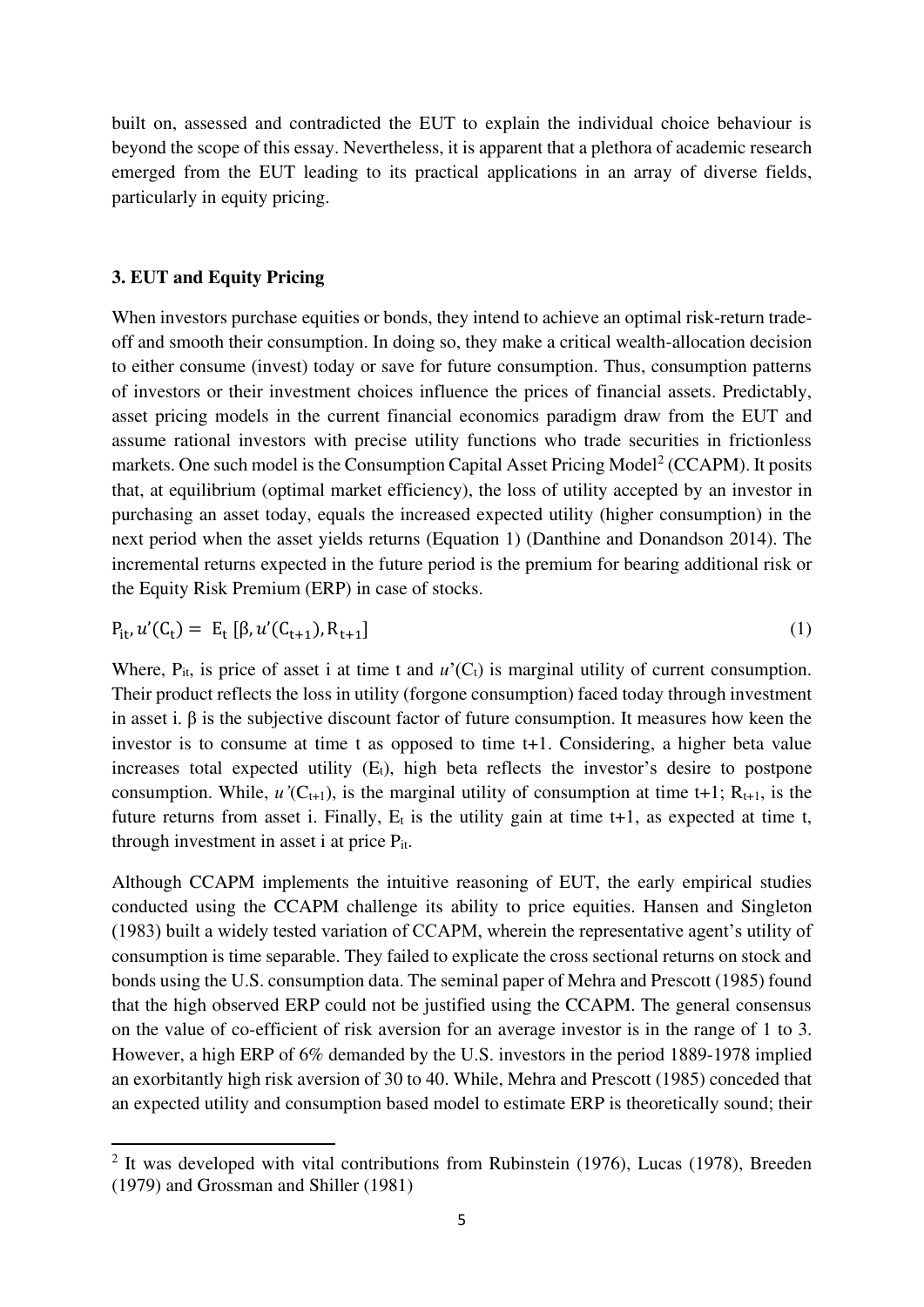empirical findings were termed as 'The ERP Puzzle' which to this date remains an unexplained anomaly. This necessitated modifications to the utility function of the representative, rational investor as assumed by the EUT.

The standard general equilibrium model of asset pricing based on Lucas' (1978) pure exchange economy assumes that an investor's utility of consumption in any given period is independent of its consumption in either preceding or following periods. However, given the negligible empirical evidence in support of CCAPM's suitability to estimate expected returns (or the ERP), Sunderesan (1989) and Constantinides (1990) suggested the inclusion of the 'Habit Formation' aspect into the model. They argued that marginal utility of future consumption is affected by past consumption and hence it is not independent. Therefore, the utility function in equation 1 is modified from  $u'(C_t)$  to  $u'(C_t, X_t)$  where  $X_t$  is the habit that varies over multiple periods. Furthermore, the model assumed that future consumption of any investor is affected by the past choices of only that individual and any outside influence is disregarded. While they described this factor as 'internal habit', it is expected to be relatively inelastic to change in future consumption. Although, Constantinides (1990) disproved the ERP Puzzle by justifying the high ERP with low risk aversion, Lettau and Ludvigson (2001) questioned his model as it required a consumption growth series with positive autocorrelation.

Abel (1990) proposed an alteration to include the 'external habit' formation or what he described as 'catching up with the Joneses'. He argued that the marginal utility of future consumption is impacted by the aggregate consumption lagged by one period but is independent of individual's choices. This model found that higher risk aversion reduces the risk-free rate thus overestimating the ERP. Furthermore, incorporating the assumptions made by Mehra and Prescott (1985) lead to a higher variance in risk-free rate, increased its covariance with stock returns and consequently generates higher ERP. Although, Abel (1990) claimed his model solved the ERP Puzzle, the 'time complementarity' feature leads to a more volatile marginal utility of future consumption as it is now derived from consumption from an earlier period. This leads to higher volatility in risk-free rate, making it inconsistent with historical interest rates which have been relatively steady (Abel 1999).

A more plausible version of the above alterations was presented by Campbell and Cochrane (1999). They included the external habit formation factor and variable risk aversion relative to consumption, unlike their predecessors who assume a constant risk aversion. They showed that the time variability characteristic coupled with smooth consumption and stable risk-free rate generates more reliable estimates of ERP. The intuitive logic for this argument is; unexpected shocks to consumption that lead to higher risk aversion reduce consumption up to a level where an investor cannot trim it any further due to ingrained habits. Subsequently, stock prices decline and drive up the ERP. Although fairly robust, they were forced to maintain a constant risk-free rate in order to achieve stability, which is the opposite extreme of the inconsistency in Abel's model (Guvenen 2005).

However, as it is rooted in the expected utility hypothesis, CCAPM's ability to explain investors' decisions has been questioned. Some argued that investors evaluate income and consumption in isolation (Shiller 1999; Welch 2000); while others suggested that consumption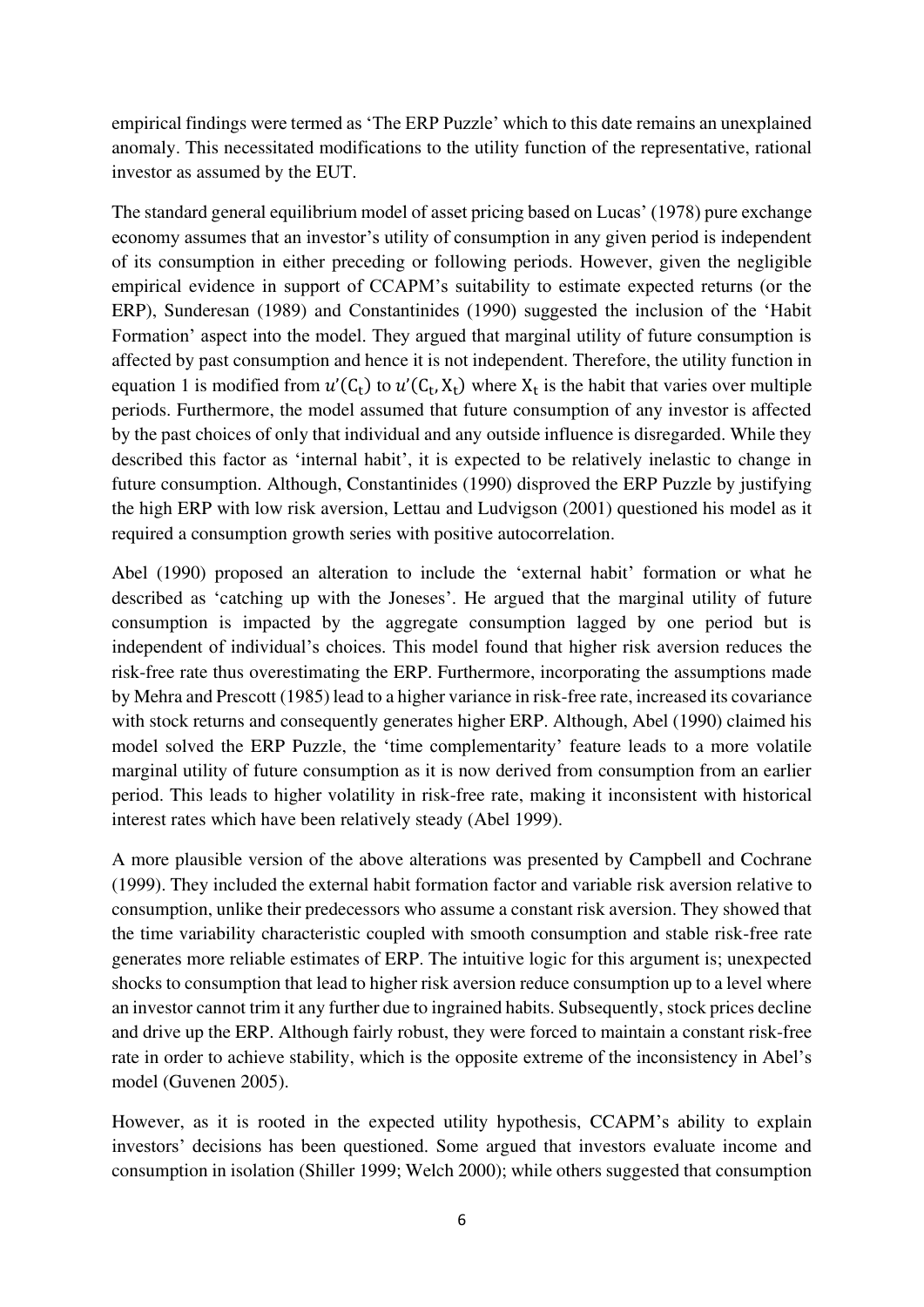data in unreliable (Black, 1990) and wealth is more appropriate given its higher volatility (Vivian, 2007). Considering the ERP Puzzle still exists after 30 years, one can argue that the notion of rational economy underpinning CCAPM is flawed and non-standard investor preferences should be included.

#### **4. Conclusion**

EUT introduced simple, intuitive concepts of rational expectations and utility as fundamental ingredients for decision-making. However, it received criticism for this very simplicity that ignored the intricacies of the often unpredictable and idiosyncratic human behaviour. This criticism is based on the argument that individuals have distinctive tastes, varying level of risk aversion, do not possess all the information, have limited computational ability and hence rely on crude techniques such as rule-of-thumb. But the argument has proved inadequate as it is largely supported by the results of laboratory experiments that test individuals' choice behaviour in hypothetical scenarios and not when they make real, practical decisions.

While there is some evidence to question the descriptive ability of EUT, the unconventional framework has limitations in modelling decision-making in a way that can be widely applied and thus is unable to present a robust Non-EUT alternative. There is little doubt that the expected utility hypothesis, which has developed over a period of 300 years, has successfully withstood scrutiny for the past five decades. Until there is an appropriate substitute, EUT undeniably outranks others as a normative theory that simply states *individuals should behave rationally and seek value.*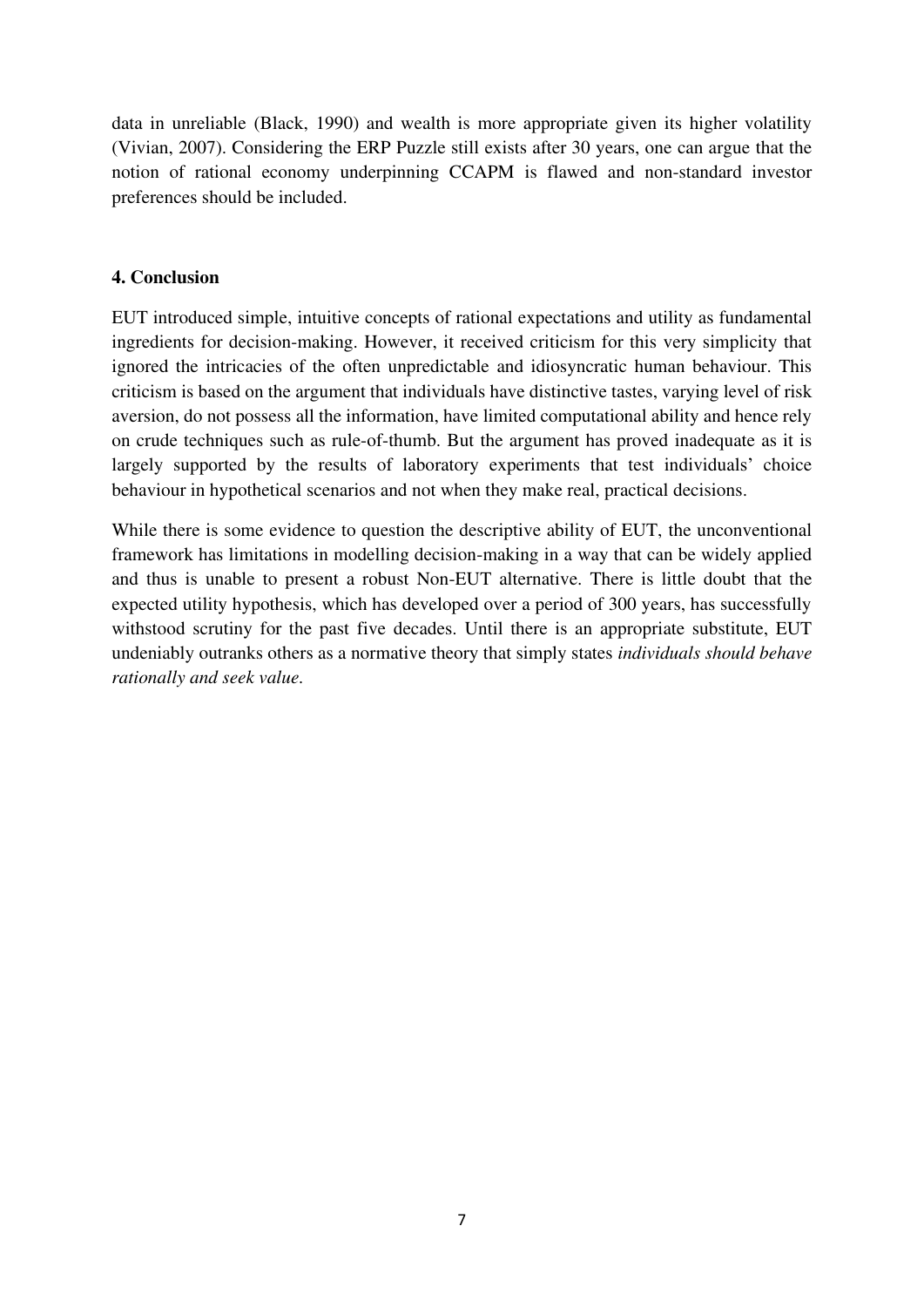### **References**

Abel A. B., (1990) Asset Prices Under Habit Formation And Catching Up With The Joneses, American Economic Review Papers And Proceedings, 80, 38−42

Abel A. B., (1999) Risk Premia And Term Premia In General Equilibrium", Journal Of Monetary Economics, 43, 3−33

Allais M., (1953) "Le Comportement De L'homme Rationnel Devant Lerisque, Econometrica, 21, 503-546

Balvatskyy P., (2013) The Reverse Allais Paradox, Economics Letters, 119, 60–64

Bernoulli D., (1738) Specimen Theoriae Novae De Mensura Sortis, Commentarii Academiae Scientiarum Imperialis Petropolitana, 5, 175-192

Bernoulli D., (1954) Exposition Of A New Theory On The Measurement Of Risk, Econometrica: Journal Of The Econometric Society, 23-36

Binmore K., (2008) Rational Decisions, Princeton: NJ, Princeton University Press

Black F., (1990) Mean Reversion And Consumption Smoothing, Review Of Financial Studies 3, 107-114

Bombardini M., & Trebbi F., (2012) Risk Aversion And Expected Utility Theory: An Experiment With Large And Small Stakes, Journal Of The European Economic Association, 10(6), 1348-1399

Breeden D. T., (1979) An Intertemporal Asset Pricing Model With Stochastic Consumption And Investment Opportunities, Journal Of Financial Economics, 7(3), 265-296

Brooks P., & Zank H., (2005) Loss Averse Behaviour, Journal Of Risk And Uncertainty, 31, 301-325

Campbell J. Y., & Cochrane J. H., (1999) By Force Of Habit: A Consumption-Based Explanation Of Aggregate Stock Market Behaviour, Journal Of Political Economy, 107, 205−251

Chew H., Maccrimmon K., (1979) Alpha-Nu Choice Theory: A Generalisation Of Expected Utility Theory, Workin Paper 669, Faculty Of Commerce And Business Administration, University Of British Columbia, Vancouver

Cicchetti C. J., & Dubin J., (1994) A Microeconometric Analysis Of Risk Aversion And The Decision To Self-Insure, Journal Of Political Economy, February, 102:1, 169-8

Constantinides G., (1990) Habit Formation: A Resolution Of The Equity Premium Puzzle, Journal Of Political Economy 98, 519−543

Danilov V. I., & Lambert-Mogiliansky A., (2010) Expected Utility Theory Under Non-Classical Uncertainty, Theory And Decision, 68(1-2), 25-47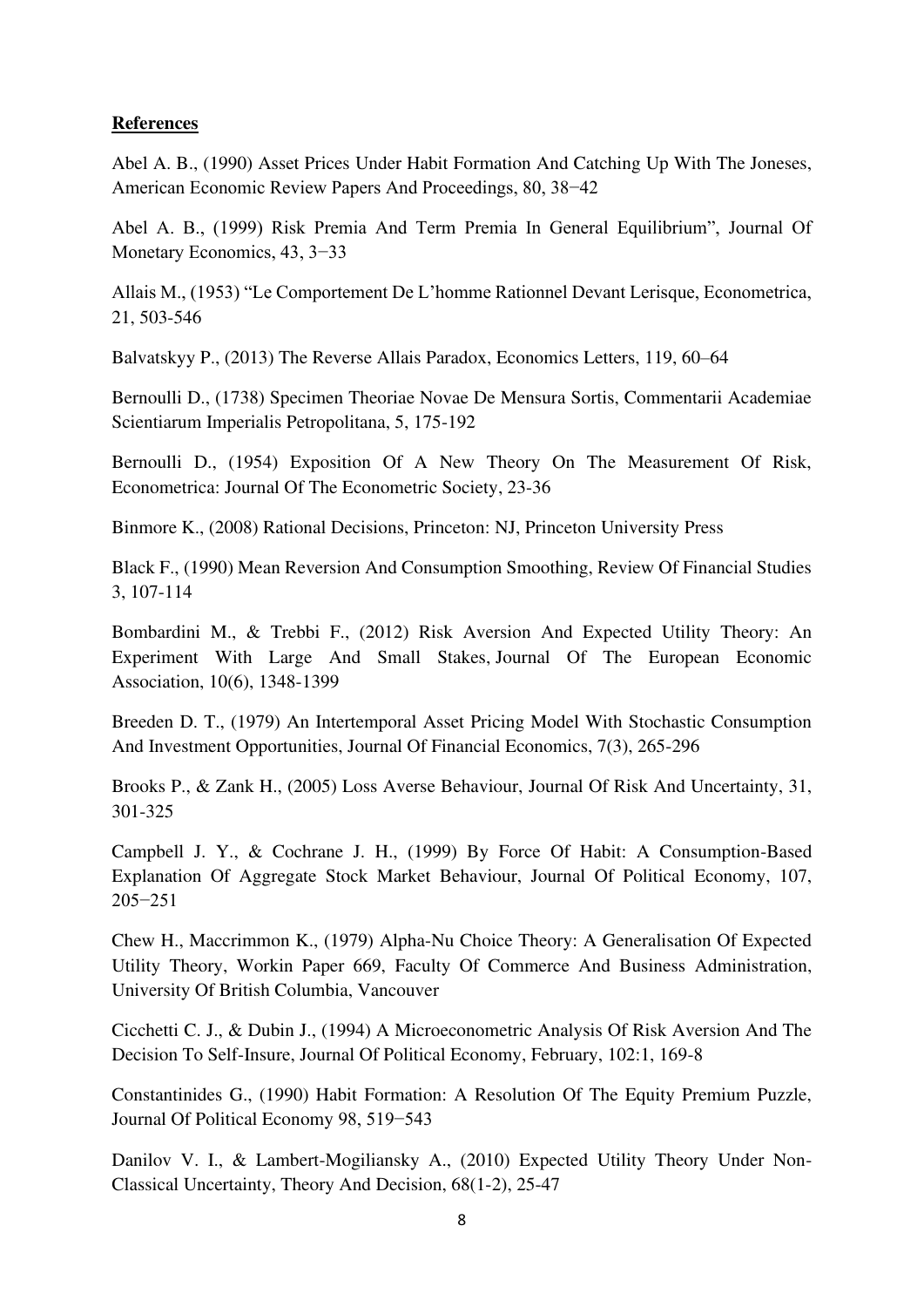Danthine J. P., & Donaldson J. B., (2014), Intermediate Financial Theory, Oxford, Academic Press

Dhami S., & Al-Nowaihi A., (2010) Optimal Taxation In The Presence Of Tax Evasion: Expected Utility Versus Prospect Theory, Journal Of Economic Behaviour & Organization, 75(2), 313-337

Fishburn P. C., (1970) Utility Theory For Decision Making, New York, John Wiley & Sons

Grossman S. J., & Shiller R., (1981) The Determinants Of The Variability Of Stock Market Prices, American Economic Review, 71, 222-227

Guvenen F., (2005) A Parsimonious Macroeconomic Model For Asset Pricing: Habit Formation Or Cross-Sectional Heterogeneity, UT Austin, Department Of Economics Working Paper [Http://Pages.Stern.Nyu.Edu/~Cedmond/Phd/Guvenen%202005.Pdf](http://pages.stern.nyu.edu/~cedmond/phd/Guvenen%202005.pdf) 

Hansen L., & Singleton K., (1983) Stochastic Consumption, Risk Aversion, And The Temporal Behaviour Of Asset Returns, Journal Of Political Economy, 91, 249−268

Hargreaves Heap S., (1992) The Theory Of Choice: A Critical Guide, Oxford, Blackwell

Harrison G. W., & Rutstrom E. E., (2009) Expected Utility Theory And Prospect Theory: One Wedding And A Decent Funeral, Experimental Economics, 12, 133-158

Herstein I., & Milnor J., (1953) An Axiomatic Approach To Measurable Utility, Econometrica, Journal Of The Econometric Society, 291-297

Hu T., (2013) Expected Utility Theory From The Frequentist Perspective, Economic Theory, 53(1), 9-25

Just R., & Peterson H., (2010) Is Expected Utility Theory Applicable? A Revealed Preference Test, American Journal Of Agricultural Economics, 92(1), 16-27

Kahneman D., & Frederick S., (2002) Representativeness Revisited: Attribute Substitution In Intuitive Judgment, Heuristics And Biases: The Psychology Of Intuitive Judgment By T.Gilovich, D.Griffin, & D.Kahneman, Cambridge University Press, 49-81

Kahneman D., & Tversky A., (1979) Prospect Theory: An Analysis Of Decision Under Risk, Econometrica, 47 (2), 263-292

Kreps D., (1988) Notes On The Theory Of Choice, Colorado, West-View Press

La Mura P., (2009) Projective Expected Utility, Journal Of Mathematical Psychology, 53(5), 408-414

Lavoie M., (2005) Post-Keynesian Consumer Choice Theory For The Economics Of Sustainable Forest Management, In Economics, Sustainability, And Natural Resources, Springer Netherlands, 67-90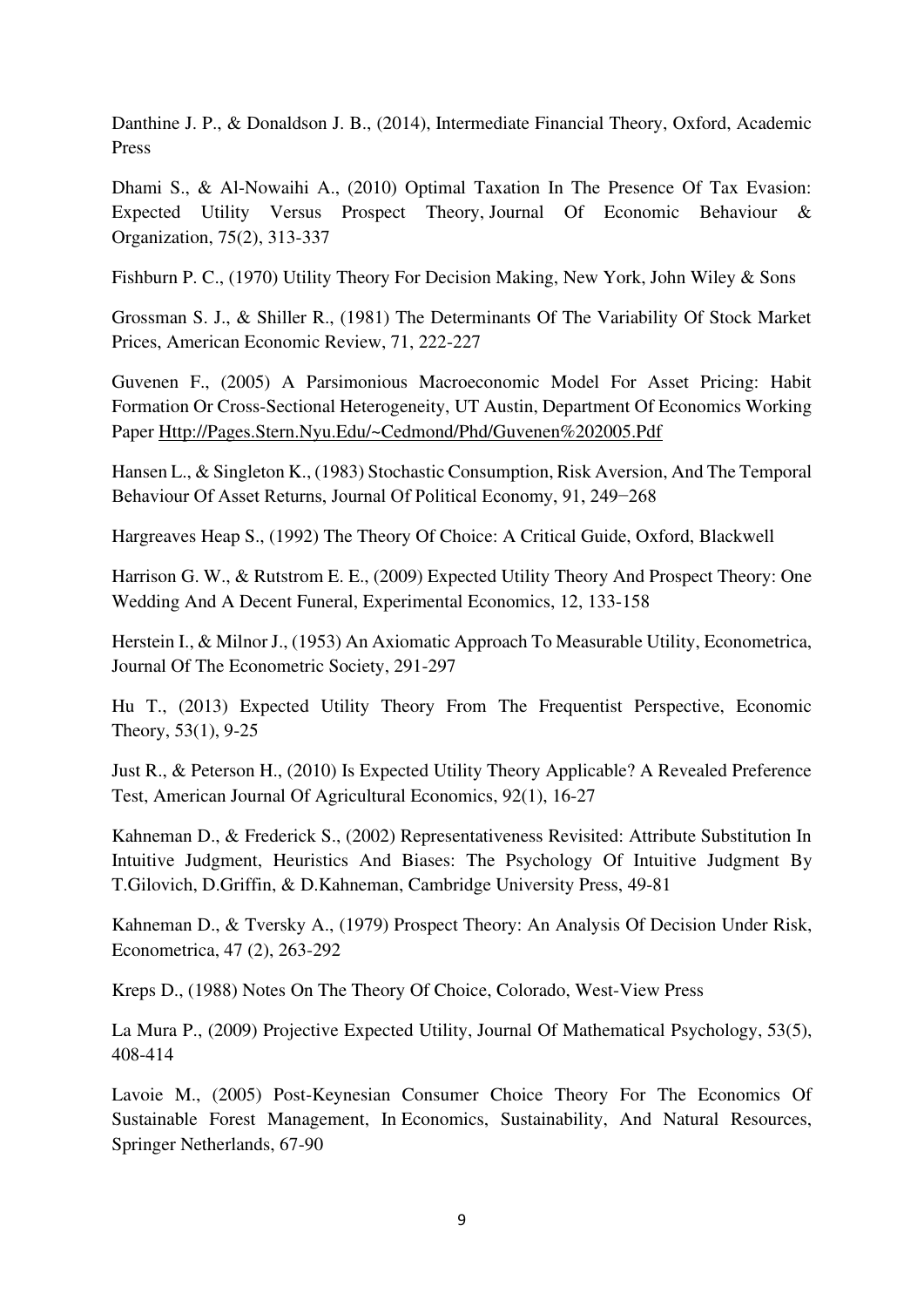Lettau M., & Ludvigson S., (2001) Consumption, Aggregate Wealth, And Expected Stock Returns, Journal Of Finance, 56, 815−849

Loomes G., & Sugden R., (1986) Disappointment And Dynamic Consistency In Choice Under Uncertainty, The Review Of Economic Studies, 271-282

Lucas Jr R. E., (1978) Asset Prices In An Exchange Economy, Econometrica: Journal Of The Econometric Society, 1429-1445

Markowitz H. (1952) Portfolio Selection, The Journal Of Finance, Vol.7, No.1

Markowitz, H. (1959) Portfolio Selection, New Haven, Connecticut: Yale University Press

Marschak J., (1950) Rational Behaviour, Uncertain Prospects, And Measurable Utility, Econometrica: Journal Of The Econometric Society, 18, 111-141

Mcfadden D., (1974) Conditional Logit Analysis Of Qualitative Choice Behaviour, In Frontiers Of Econometrics, 105–142, New York, NY, Academic Press

Mehra R., & Prescott E. C., (1985) The Equity Premium: A Puzzle, Journal Of Monetary Economics, 15(2), 145-161

Merton Robert C., (1992) Continuous-Time Finance, Wiley-Blackwell

Mongin P., (1997) Expected Utility Theory, Handbook Of Economic Methodology By J.Davis, W.Hands, & U.Maki, Cheltenham, Edward Elgar, 342-350

Neumann J., & Morgenstern O., (1944) Theory Of Games And Economic Behaviour, Princeton: NJ, Princeton University Press

Perpinan J., Bleichrodt H., & Pinto-Prades, J., (2009) The Predictive Validity Of Prospect Theory Versus Expected Utility In Health Utility Measurement, Journal Of Health Economics, 28(6), 1039-1047

Quiggin J., (1982) A Theory Of Anticipated Utility, Journal Of Economic Behaviour & Organization, 3, 323-343

Ramos G., Daamen W., & Hoogendoorn S., (2011) Expected Utility Theory, Prospect Theory, And Regret Theory Compared For Prediction Of Route Choice Behaviour, Transportation Research Record: Journal Of The Transportation Research Board, 2230, 19-28

Rubinstein M., (1976) The Valuation Of Uncertain Income Streams And The Pricing Of Options, The Bell Journal Of Economics, 407-425

Savage L. J., (1954) The Foundations Of Statistics, New York, Wiley

Schmeidler David., (1989) Subjective Probability And Expected Utility Without Additivity, Econometrica 57, 571–587